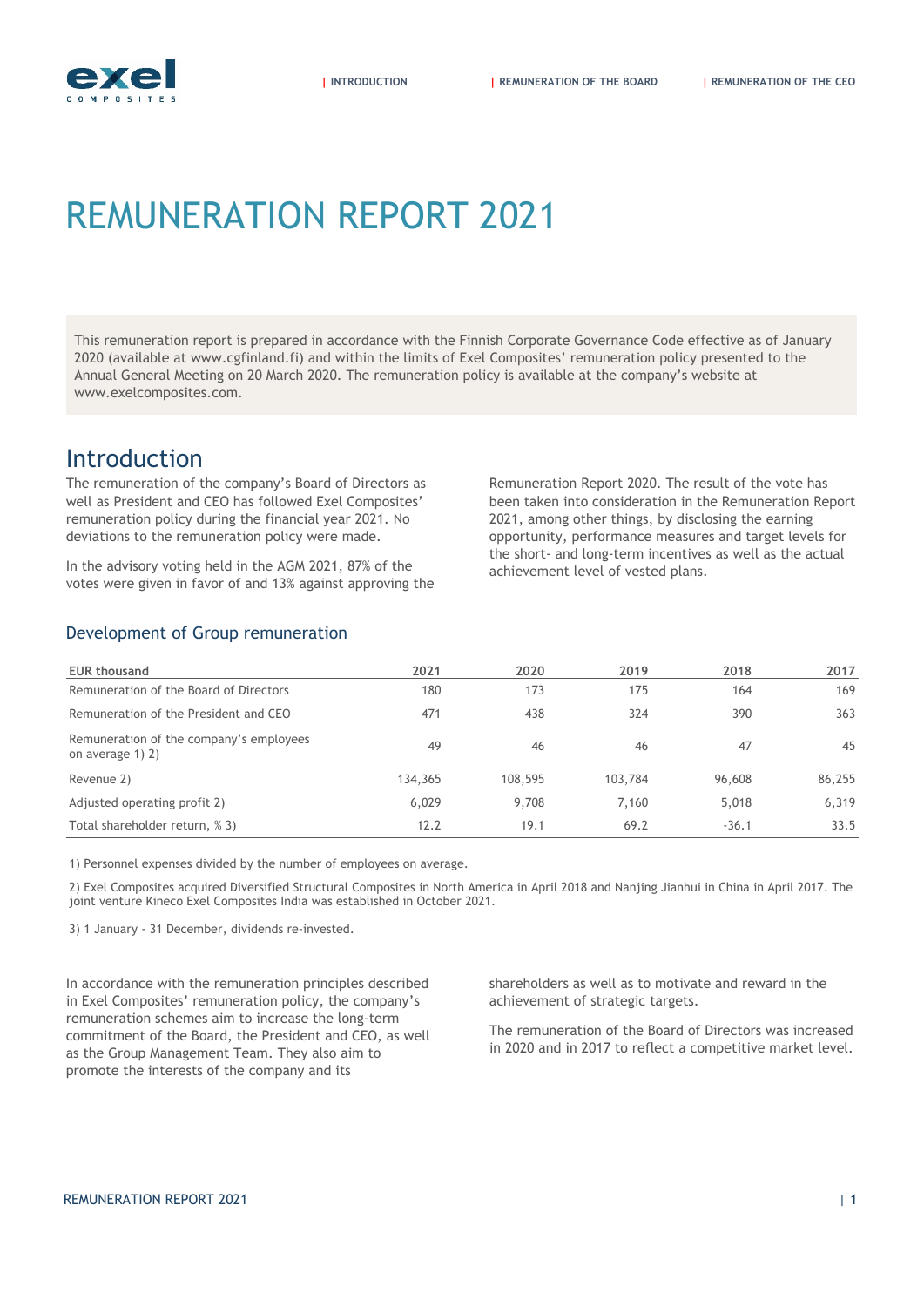

# Remuneration of the Board of Directors in 2021

<span id="page-1-0"></span>The AGM held in 2021 confirmed the following compensation for Board members for the year 2021:

- **Chairman**: Annual remuneration of EUR 43,000 (previous year EUR 43,000) and additionally EUR 1,500 (1,500) for attendance at Board and committee meetings and other similar all-day Board assignments.
- **Board member**: Annual remuneration of EUR 20,000 (20,000) and additionally EUR 1,000 (1,000) for attendance at Board and committee meetings and other similar all-day Board assignments.
- For committee meetings, the meeting fee for the committee chairman shall be EUR 1,500.

Travel expenses and other out-of-pocket expenses due to Board work shall be compensated in accordance with the Company's established practice and travel rules.

According to a decision of the AGM held in 2021, 60% of the yearly remuneration was paid in cash and 40% in Exel Composites Plc shares, which were acquired directly for and on behalf of the members of the Board of Directors from the stock exchange market in amounts corresponding to EUR 17,200 for the Chairman and EUR 8,000 for each of the other members. Should the term of any member of the Board of Directors come to an end for whatever reason before the next Annual General Meeting, such member of the Board of Directors will have to return to the Company the remuneration or equivalent amount in cash already received but not yet earned at that point in time.

|                                                                                 | <b>Board meetings</b><br>(attendance/total) | Annual fixed<br>fees | Meeting<br>fees     | Other<br>fees    | Total<br>fees | Total<br>fees |
|---------------------------------------------------------------------------------|---------------------------------------------|----------------------|---------------------|------------------|---------------|---------------|
| <b>EUR thousand</b>                                                             | 2021                                        | 2021                 | 2021                | 2021             | 2021          | 2020          |
| Reima Kerttula<br>Chairman (as of 17 March 2016,<br>member until 17 March 2016) | 10 / 10                                     | 43                   | 15                  | $\boldsymbol{0}$ | 58            | 57            |
| Petri Helsky<br>Member (as of 17 March 2016)                                    | 10 / 10                                     | 20                   | 10                  | $\mathbf{1}$     | 31            | 29            |
| Helena Nordman-Knutson<br>Member (as of 4 April 2017)                           | 10 / 10                                     | 20                   | 10                  | $\mathbf 0$      | 30            | 29            |
| Jouko Peussa<br>Member (as of 17 March 2016)                                    | 10 / 10                                     | 20                   | 10                  | $\mathbf 0$      | 30            | 29            |
| Kirsi Sormunen<br>Member (as of 20 March 2020)                                  | 10 / 10                                     | 20                   | 10                  | $\mathbf{1}$     | 31            | 28            |
| Maija Strandberg<br>Member (until 20 March 2020)                                | 0/0                                         | $\mathbf 0$          | $\mathsf{O}\xspace$ | $\,0\,$          | $\,0\,$       | $\mathbf{1}$  |
| Total                                                                           |                                             | 123                  | 55                  | $\overline{2}$   | 180           | 173           |

Exel Composites has no such incentive program by which the Company rewards the Board members with shares or

option rights. The Board members are neither entitled to a short-term performance-based bonus.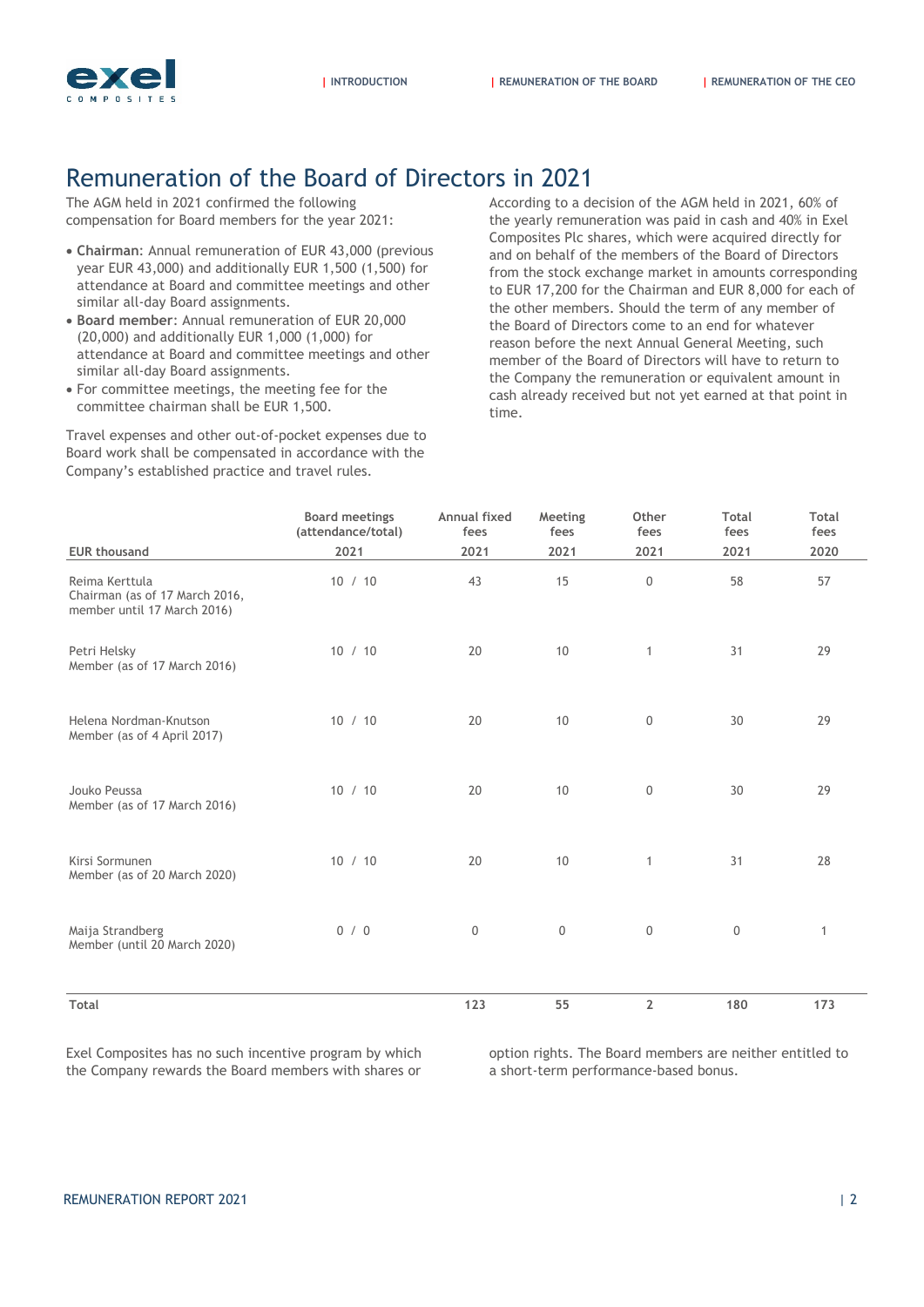# <span id="page-2-0"></span>Remuneration of the President and CEO and Group Management Team in 2021

|                          | <b>President and CEO</b><br>Riku Kytömäki                           |                                                     | <b>Group Management Team</b>                                        |                                                     |  |
|--------------------------|---------------------------------------------------------------------|-----------------------------------------------------|---------------------------------------------------------------------|-----------------------------------------------------|--|
| <b>EUR thousand</b>      | 2021                                                                | 2020                                                | 2021                                                                | 2020                                                |  |
| Fixed annual base salary | 325                                                                 | 316                                                 | 959                                                                 | 926                                                 |  |
| Fringe benefits          | 0                                                                   | 0                                                   | 11                                                                  | 11                                                  |  |
| Short-term incentives    | Based on 2021<br>performance (estimate,<br>to be paid in 2022)      | Based on 2020<br>performance<br>(paid in 2021)      | Based on 2021<br>performance (estimate,<br>to be paid in 2022)      | Based on 2020<br>performance<br>(paid in 2021)      |  |
| total                    | 44                                                                  | 98                                                  | 108                                                                 | 243                                                 |  |
| % of annual base salary  | 13                                                                  | 31                                                  | 11                                                                  | 26                                                  |  |
| % of maximum level       | 27                                                                  | 62                                                  | 28                                                                  | 66                                                  |  |
| Long-term incentives     | Based on 2019-2021<br>performance (estimate,<br>to be paid in 2022) | Based on 2018-2020<br>performance<br>(paid in 2021) | Based on 2019-2021<br>performance (estimate,<br>to be paid in 2022) | Based on 2018-2020<br>performance<br>(paid in 2021) |  |
| total                    | 101                                                                 | 24                                                  | 170                                                                 | 41                                                  |  |
| % of annual base salary  | 31                                                                  | 7                                                   | 18                                                                  | 4                                                   |  |
| % of maximum level       | 25                                                                  | 8                                                   | 25                                                                  | 9                                                   |  |
| Total                    | 471                                                                 | 438                                                 | 1,248                                                               | 1,221                                               |  |

The share ownerships of the President and CEO and the other Group Management Team members are presented on Exel Composites' website at www.exelcomposites.com.

# Variable remuneration

Exel Composites' short-term incentive program covers all employees. The President and CEO, the Group Management Team and office employees alike are entitled to a performance-based annual bonus in addition to their fixed salary. The performance measures of the annual bonus plan are tied to the achievement of annually established goals emphasizing growth and profitability as well as possible individual targets. Production employees are also eligible for short-term incentive compensation. Their annual bonus is mainly based on factory profitability and production related performance measures.

The Group has long-term incentive programs for the President and CEO, the Group Management Team and selected key employees of the company. The aim of the programs is to combine the objectives of the shareholders and the executives, to increase the value of the company, to commit the executives to the company and to offer the executives a competitive reward program. The Board of Directors decides on the program and the performance measures annually.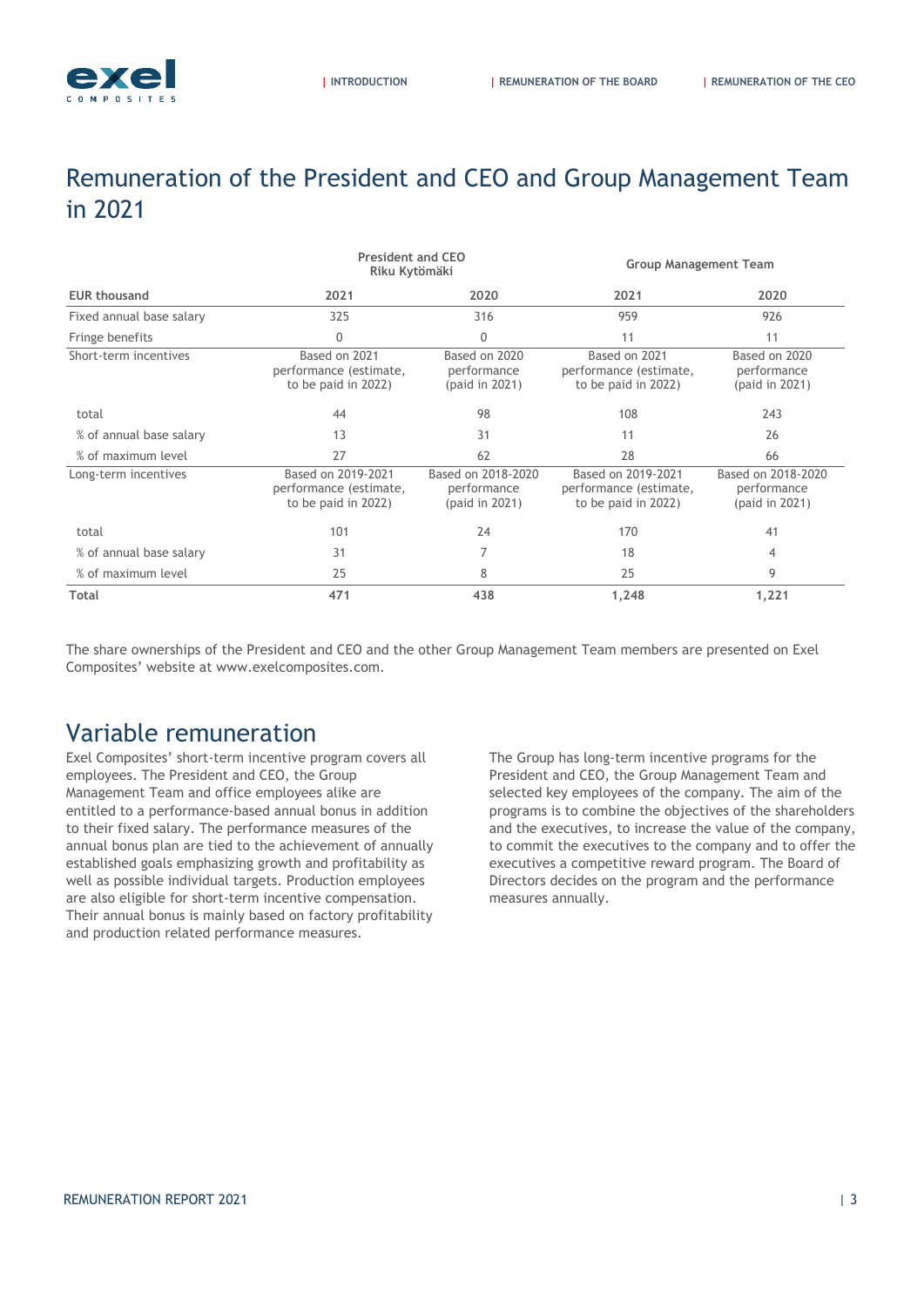

|                                                             | Weight, % | Minimum level     | <b>Target level</b> | Maximum level 1)   | Achievement, % of<br>maximum level |
|-------------------------------------------------------------|-----------|-------------------|---------------------|--------------------|------------------------------------|
| Based on 2021 performance<br>(estimate, to be paid in 2022) |           |                   |                     |                    |                                    |
| Adjusted operating profit,<br>EUR million                   | 60        | 8.8               | 10.0                | 11.9               | $\mathbf 0$                        |
| Gross margin, EUR million                                   | 20        | 38.2              | 40.7                | 44.4               | 35                                 |
| Revenue, EUR million                                        | 20        | 108.2             | 116.8               | 128.9              | 100                                |
| Earning opportunity                                         |           | 15%<br>of maximum | 60%<br>of maximum   | 100%<br>of maximum |                                    |
| Based on 2020 performance<br>(paid in 2021)                 |           |                   |                     |                    |                                    |
| Adjusted operating profit,<br>EUR million                   | 80        | 7.2               | 9.4                 | 11.9               | 65                                 |
| Gross margin, EUR million                                   | 20        | 36.2              | 39.5                | 42.4               | 61                                 |
| Earning opportunity                                         |           | 15%<br>of maximum | 60%<br>of maximum   | 100%<br>of maximum |                                    |

#### Earning opportunity and performance measures for short-term incentives

1) Maximum earning opportunity is 50% of annual base salary for the President and CEO and 40% of annual base salary for the rest of the Group Management Team.

#### Earning opportunity and performance measures for long-term incentives

|                                                                  | Weight, % | Minimum level           | <b>Target level</b>      | Maximum level            | Achievement, % of<br>maximum level |
|------------------------------------------------------------------|-----------|-------------------------|--------------------------|--------------------------|------------------------------------|
| Based on 2019-2021 performance<br>(estimate, to be paid in 2022) |           |                         |                          |                          |                                    |
| Adjusted operating profit,<br>EUR million                        | 75        | 25.2                    | 28.5                     | 31.8                     | 0                                  |
| Total shareholder return, %                                      | 25        | 15                      | 50                       | 85                       | 100                                |
| Earning opportunity                                              |           | 25%<br>of target shares | 100%<br>of target shares | 200%<br>of target shares |                                    |
| Based on 2018-2020 performance<br>(paid in 2021)                 |           |                         |                          |                          |                                    |
| Adjusted operating profit,<br><b>EUR</b> million                 | 75        | 24.0                    | 27.0                     | 30.0                     | $\mathbf 0$                        |
| Total shareholder return, %                                      | 25        | 15                      | 50                       | 85                       | 33                                 |
| Earning opportunity                                              |           | 25%<br>of target shares | 100%<br>of target shares | 200%<br>of target shares |                                    |